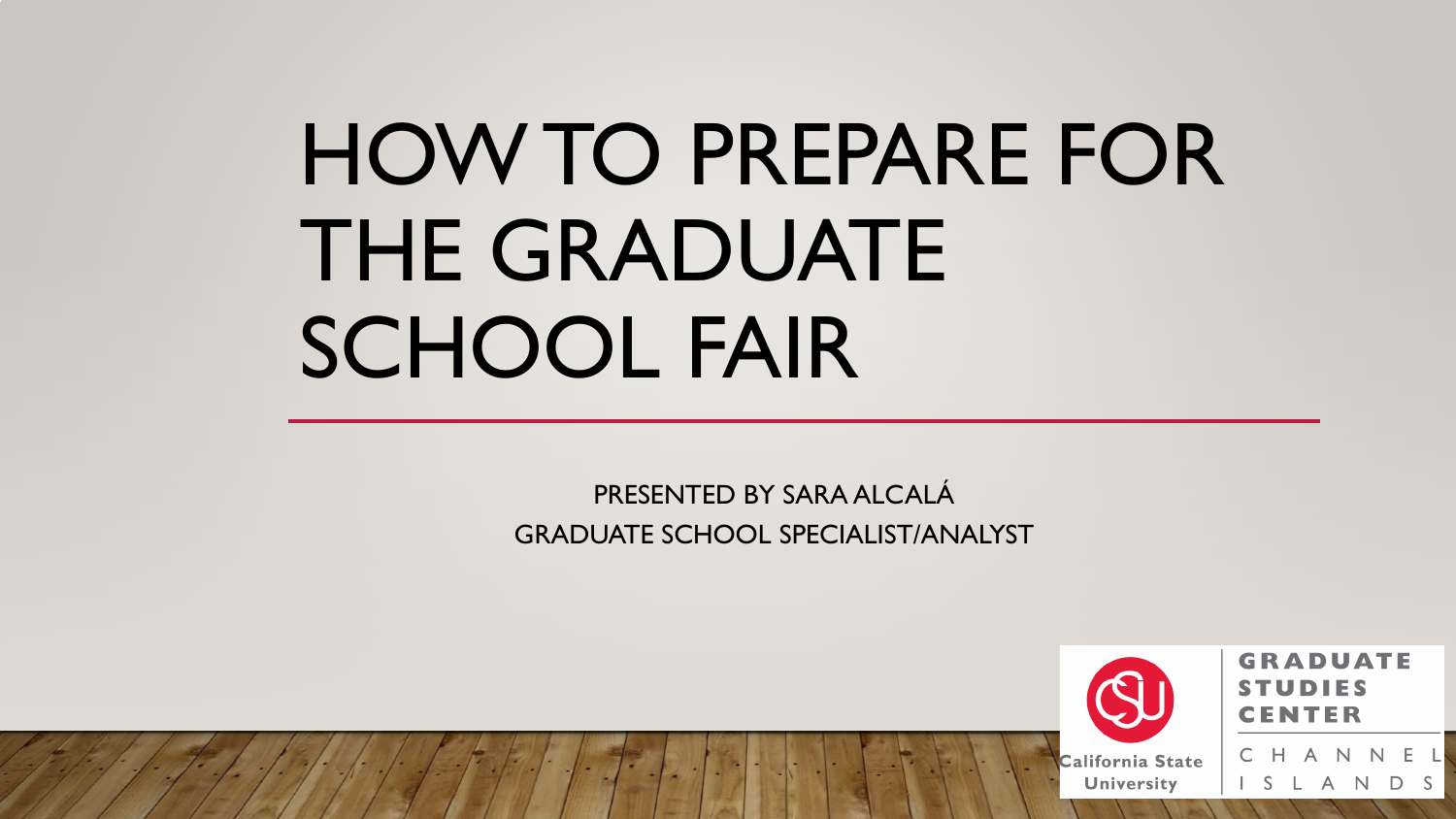## WHAT IS THE GRADUATE SCHOOL FAIR & WHY SHOULD I ATTEND?

- Once a year in the fall semester the Graduate Studies Center sponsors the Graduate & Professional School Fair
- This is your opportunity to learn about graduate schools and gain an early start on the application process. If you are thinking about going to graduate school
- Attend the event to learn more about what options are available to you. You will meet with school representatives face-to-face, allowing for personal interaction in asking questions of a specific school. At the event, you can:
	- Explore the possibilities of graduate and professional education.
	- Learn about the requirements for programs.
	- Get detailed information about various schools and their programs.
	- Gather materials to review later.
	- Network with professionals in your future field.



**University** 

GRADUATE

 $\overline{A}$ N D S

H A N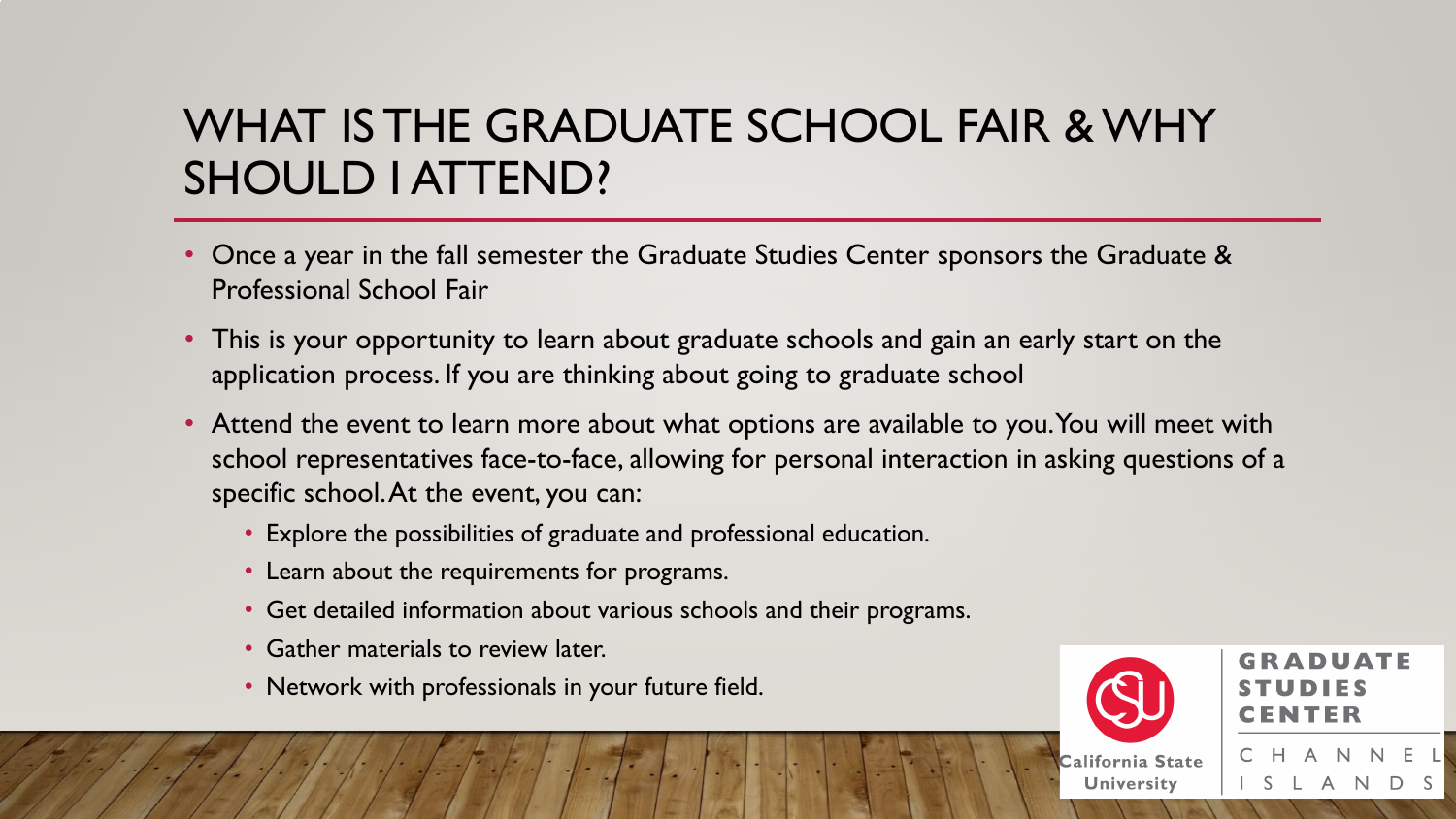#### SCHOOLS ATTENDING





**GRADUATE TUDIES** S **CENTER** 

California State University

NNEL  $\mathsf{A}$ C  $H$  $D S$ S A N L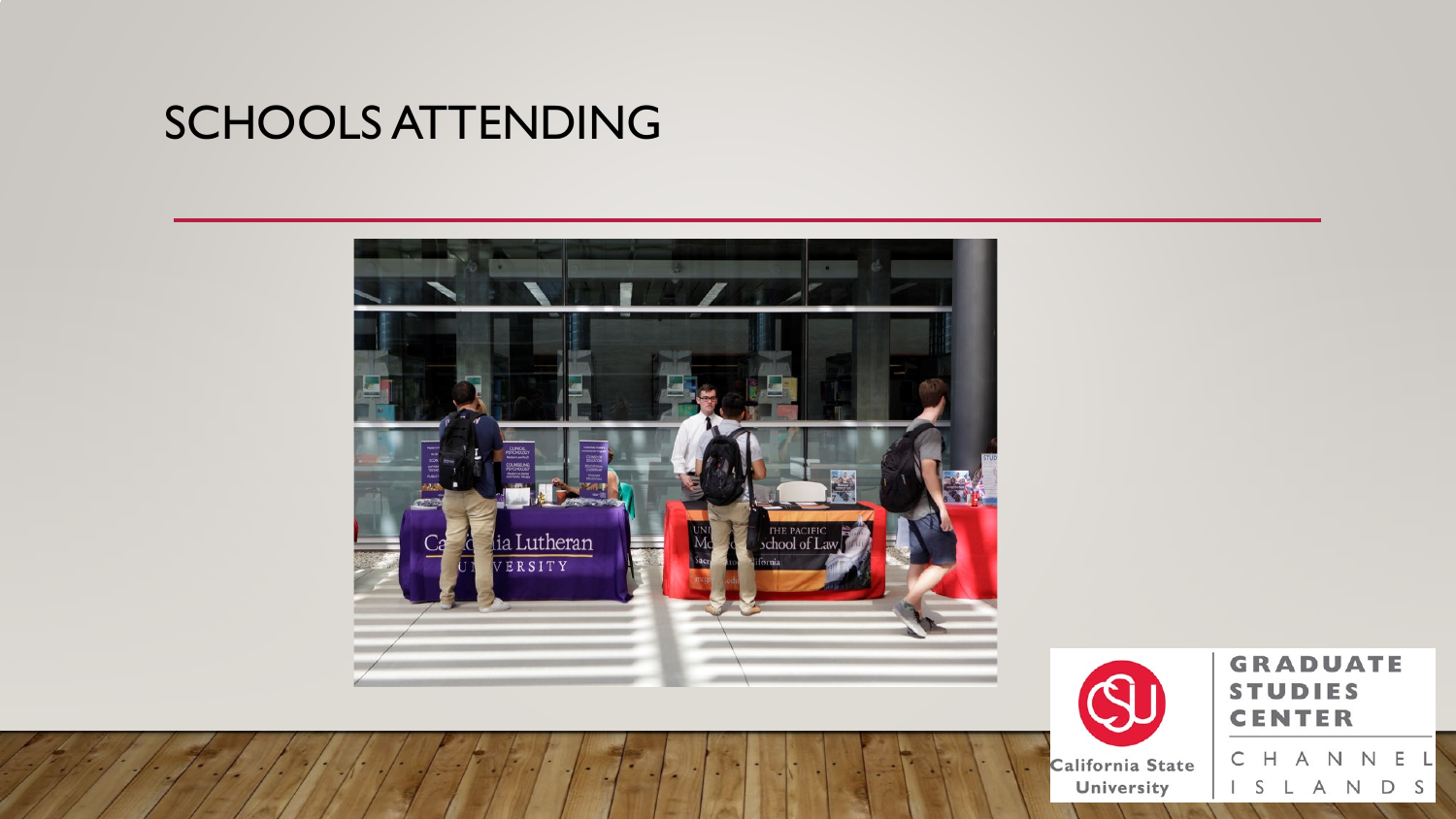#### HOW TO PREPARE

- Do you have questions about graduate school or want to chat with a counselor about graduate programs? Make an appointment with the Graduate Studies Center Counselor and/or attend the events hosted by the Graduate Studies Center. Prior to the fair, be sure to:
- Research graduate schools of interest by reading their program descriptions and visiting their websites. View information on the graduate schools attending the fair on [Graduate Studies Center website.](https://www.csuci.edu/advising/gsc/workshops-events/graduate-school-fair/index.htm)
- Prepare questions for schools of interest based on your research.
- Prepare your elevator pitch to highlight the skills and knowledge you are building and your areas of interest.
- Be prepared to answer questions representatives might ask.

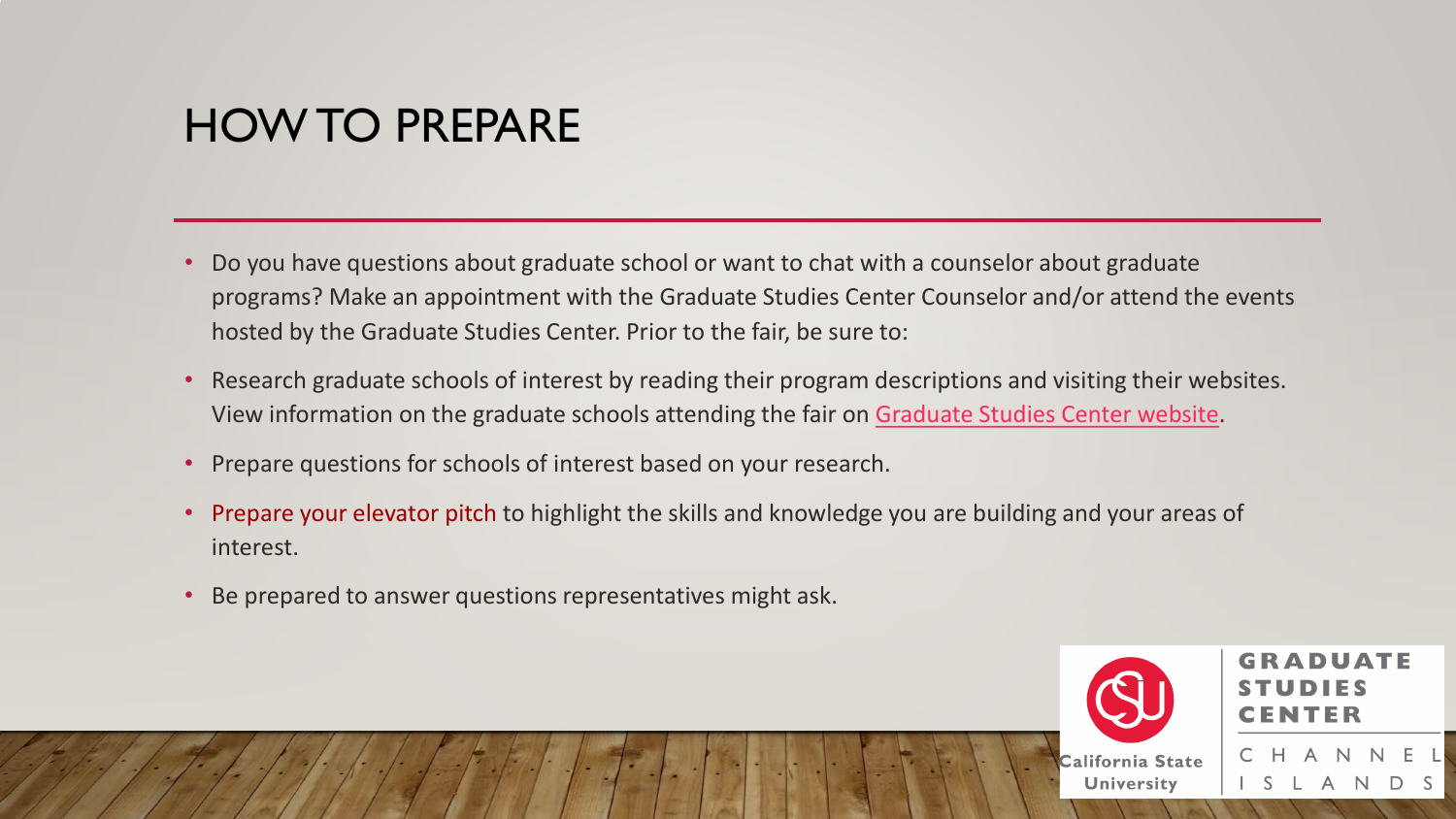#### ATTIRE & SELF PRESENTATION

- Attend the fair in business casual attire, to show your high level of preparation and professionalism.
	- You want to stand out to the fair representatives and make a solid first impression.
	- The person you meet may participate in candidate selection or provide feedback to the selection committee of the programs you might apply to





**GRADUATE** 

California State **University** 

 $E-L$ H A N  $N$ A N  $D S$ <sub>S</sub> -L,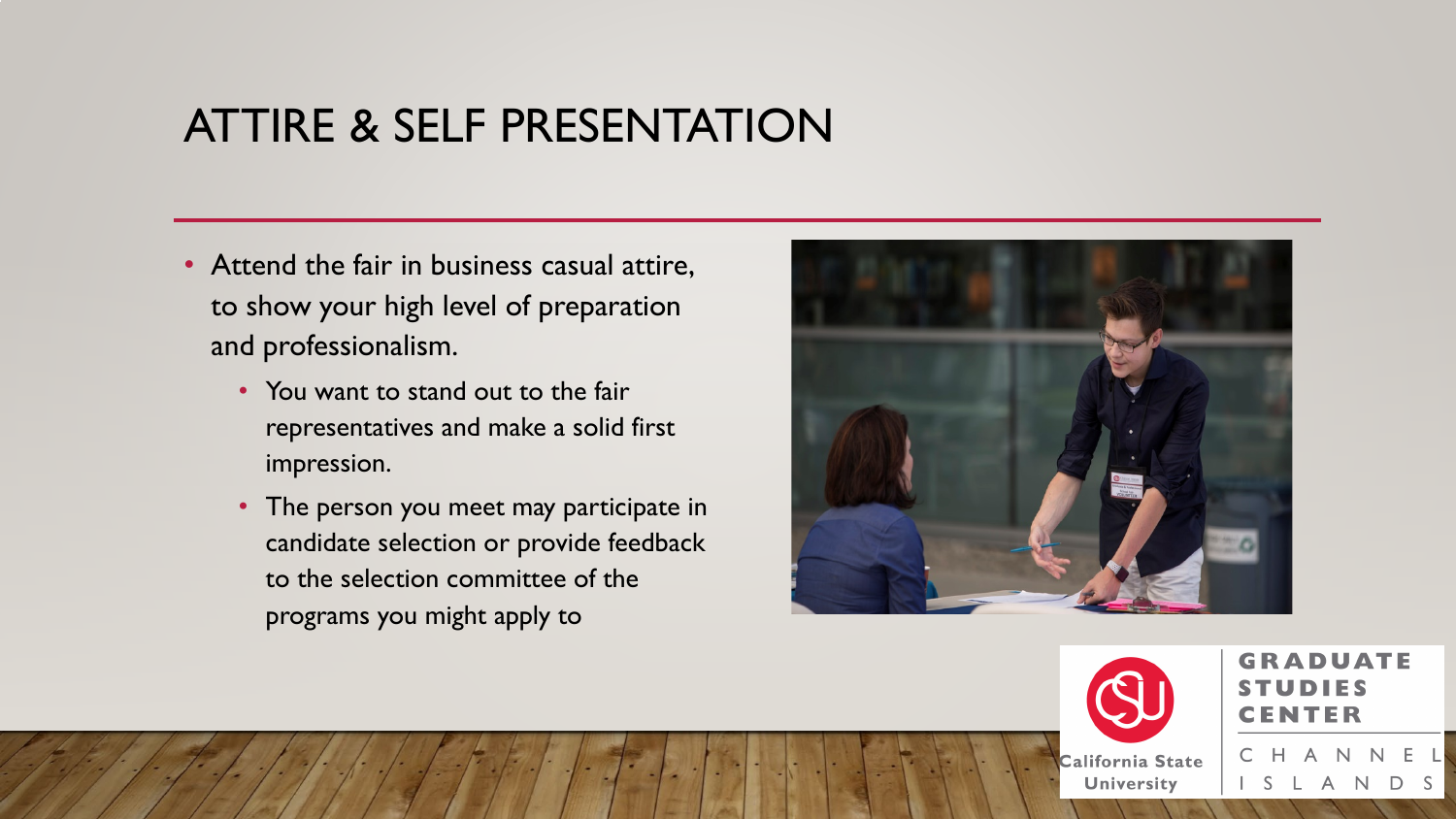#### MATERIALS TO PREPARE

- A portfolio/notebook to write down notes
- Pen/Pencil
- Digital folder to collect materials in
- Questions for the representatives





**GRADUATE** UDIES CENTER

HANNEL

D S

A N

<sub>S</sub> L,

California State University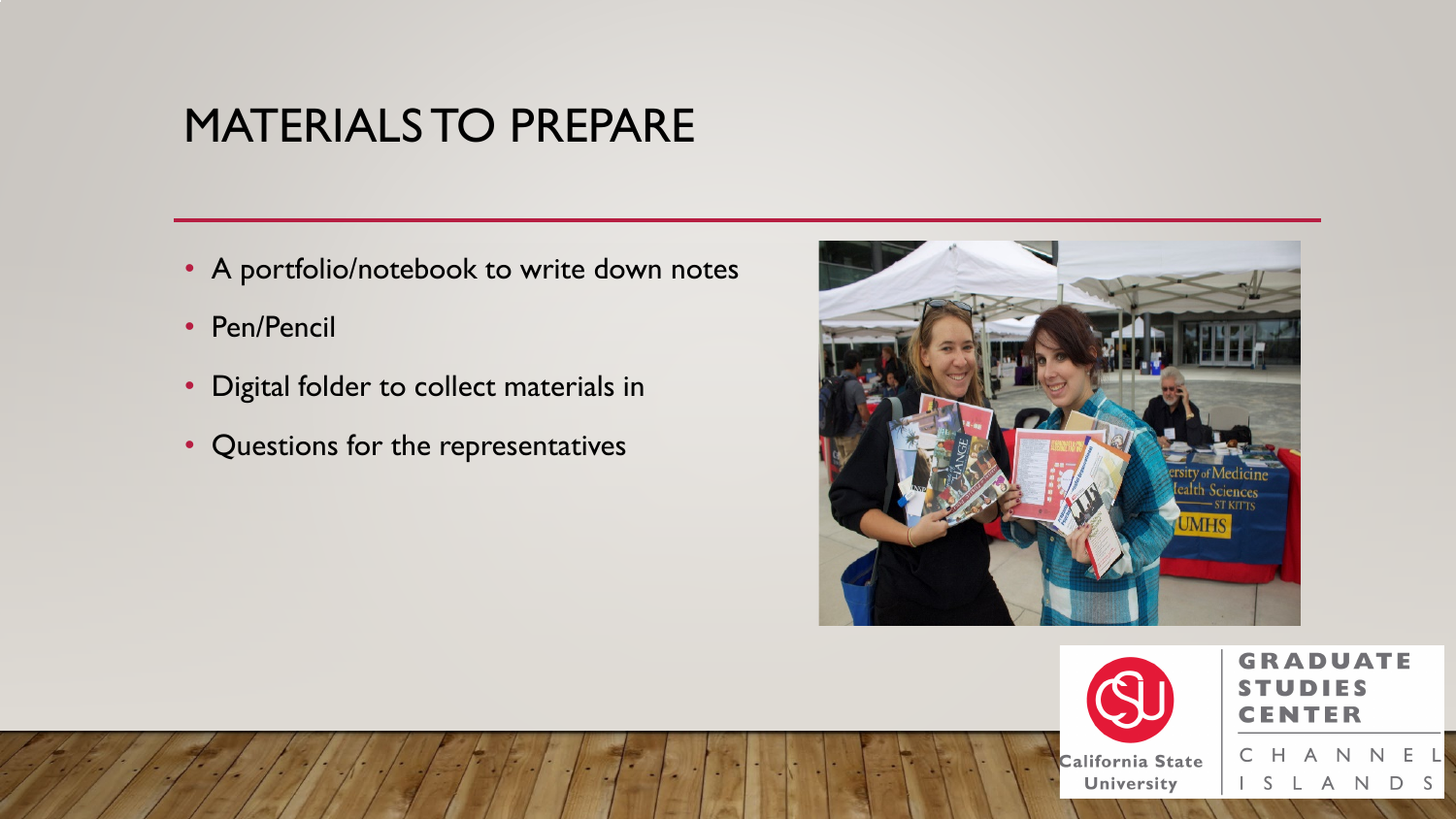## WHAT DO I DO AT THE FAIR?

- Come dressed in business professional attire. You want to make a good first impression, and you want to project an appearance that says you are mature and serious.
- Arrive early and give yourself plenty of time to review the layout of the fair and schools' displays and information.
- Visit the schools you are most interested in first.
- Look for useful materials to take with you: digital flyers, brochures, handbooks, etc.

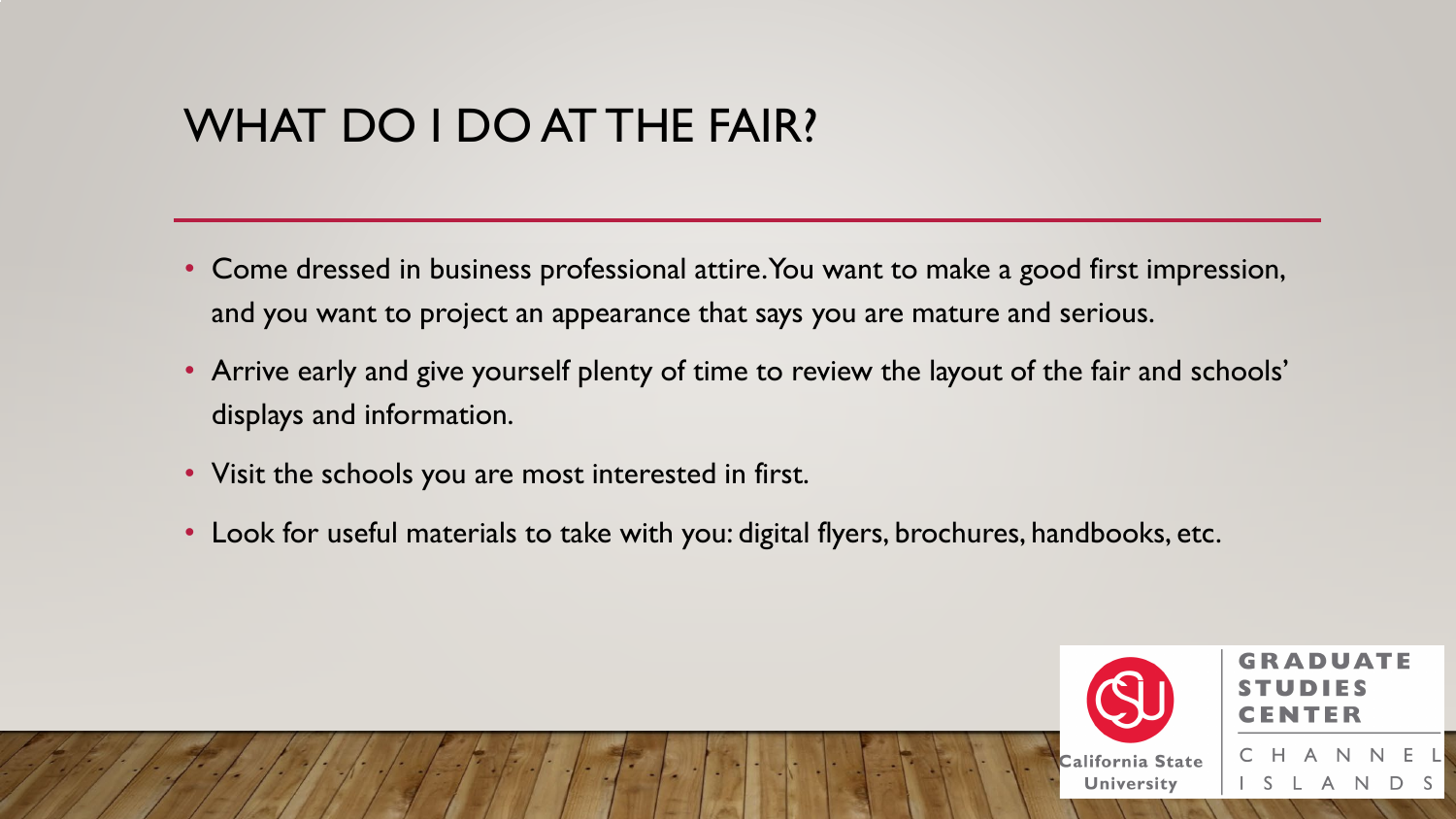# WHAT SHOULD I ASK RECRUITERS?

- How do most students fund their graduate education?
- Does your program offer scholarships or assistantships?
- What is your graduation rate?
- What kind of students thrives in your program?
- What are your placement rates and types of jobs obtained by recent graduates?
- What characteristics are specific to this program and distinguish it from similar programs?
- Does the department prefer applicants immediately out of undergraduate programs or do they prefer applicants with work experience?
- How are mentoring and advising relationships established? Are advisors assigned?
- May I contact you with further questions?





**University** 

**GRADUATE** 

 $\overline{A}$ 

- N

D S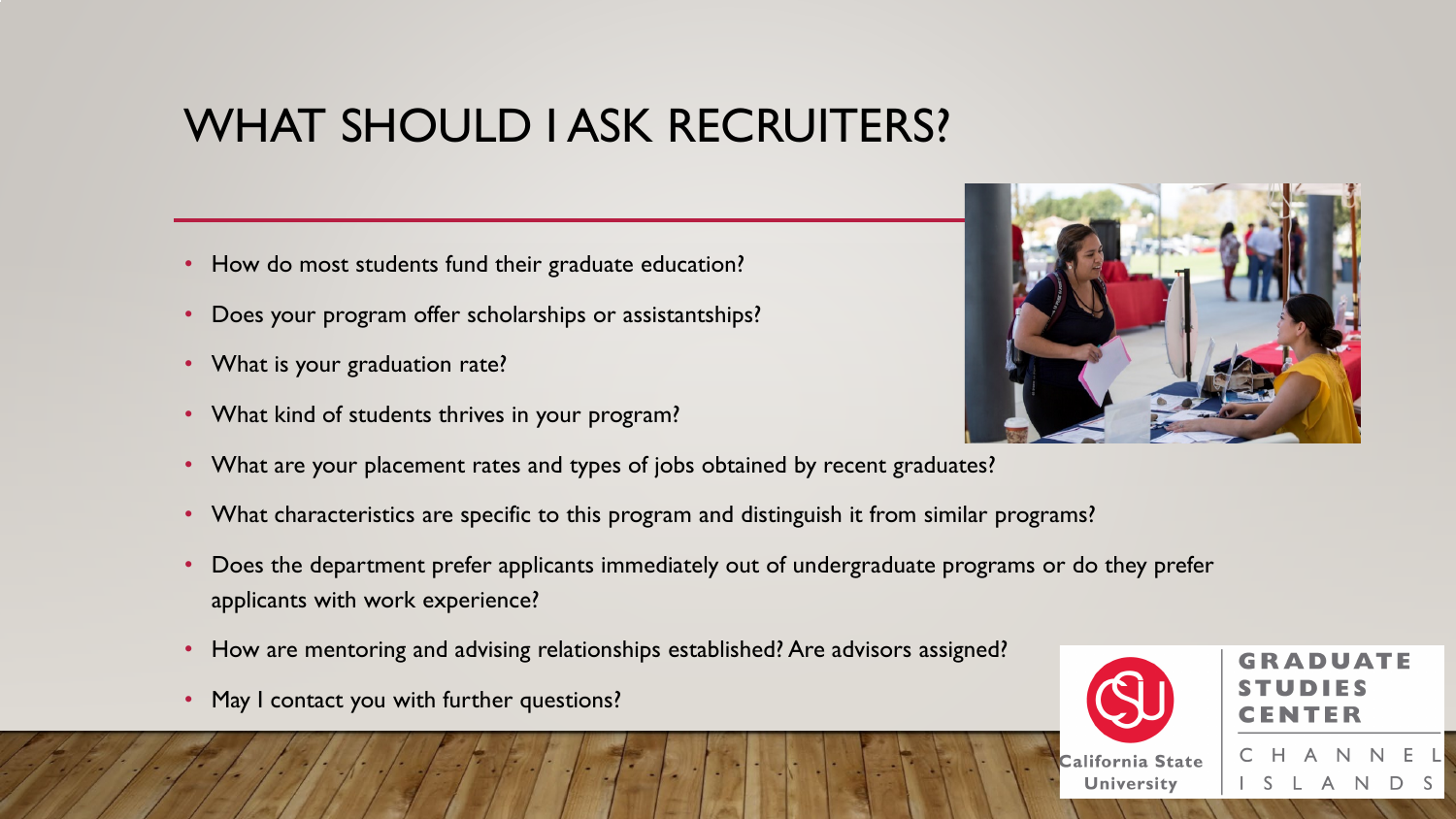#### AFTER THE FAIR

- **Organize & Reflect**  Review brochures and business cards you've gathered and make additional notes on the graduate schools and programs you've visited, and decide which ones you would like further information from or to apply to.
- **Continue Research**  Be aware that requirements and deadlines can change. To ensure information you gathered at the fair is still applicable, it is important to check the website of the specific program(s) you are interested in regularly for updates.
- **Follow-up** As needed, stay in touch with the graduate school representatives of programs that interest you most. Do not hesitate to ask questions that may not be clear on their application or website information. Remember that your inquiries are also an opportunity to show your interest, professionalism, and qualifications as a candidate for their program – ensure your correspondence is specific, courteous, and professionally written.



**University** 

**GRADUATE** ENTER

CHANNEL

L A N D S

 $S$